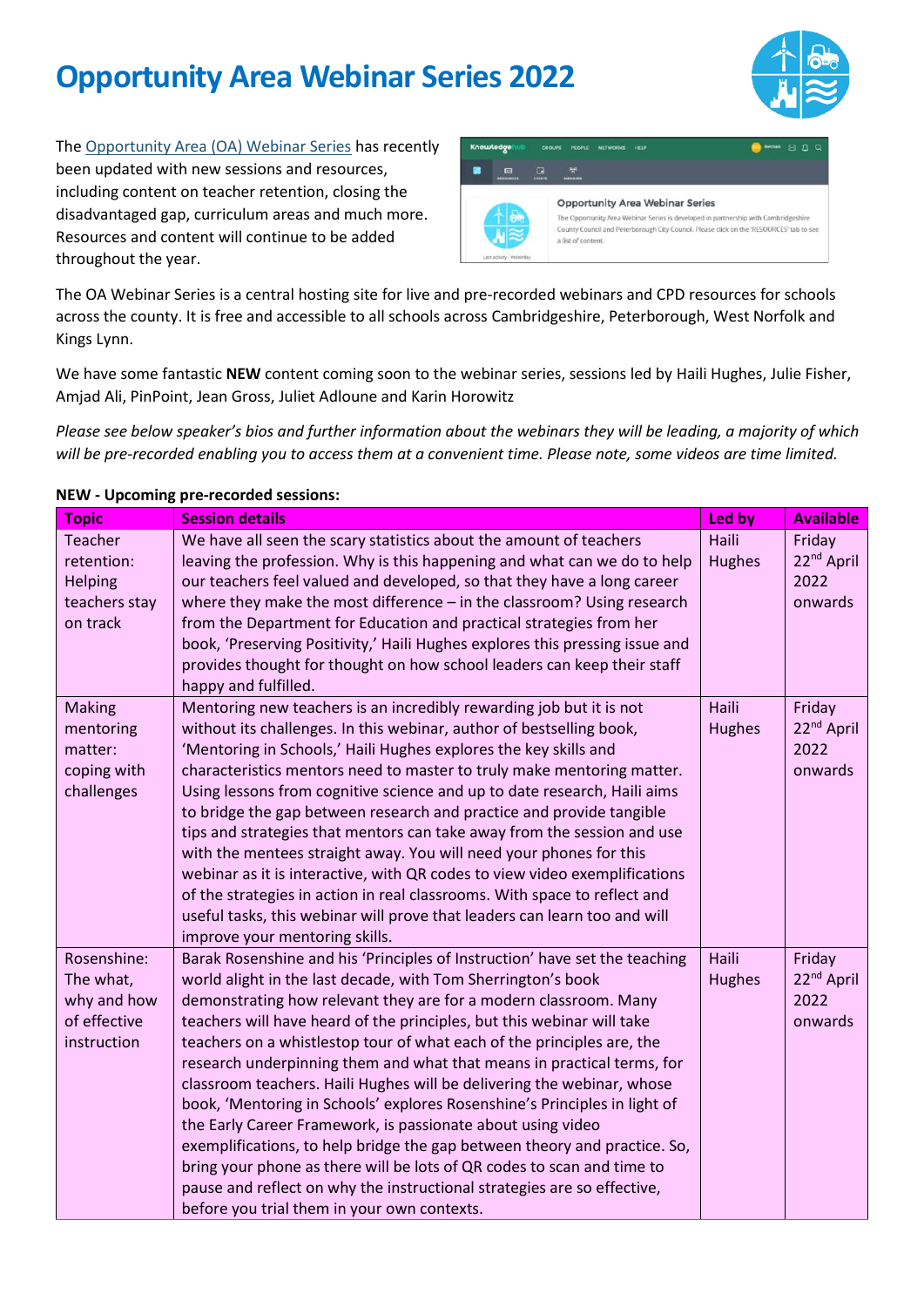

| Moving On to<br>Key Stage 1:<br>play-based<br>pedagogy<br>beyond the<br><b>EYFS</b>             | This webinar by Professor Julie Fisher encourages Year 1 and Year 2<br>teachers to build on effective practice in the EYFS to offer all children a<br>seamless and positive transition into KS1. It focuses on how young children<br>learn best at this age and the implications of this for teaching strategies in<br>the KS1 classroom. It examines the place of play in KS1 and the<br>contribution play makes to the development of positive, life-long attitudes<br>to being a learner. The webinar considers why a sensitive KS1 pedagogy is<br>developed most successfully, when transition is seen as a whole school<br>issue and when that pedagogy is in the hands of knowledgeable, confident<br>and playful teachers. | Julie<br>Fisher | Friday<br>22 <sup>nd</sup> April<br>2022 to<br>Monday<br>6 <sup>th</sup> June<br>2022 |
|-------------------------------------------------------------------------------------------------|-----------------------------------------------------------------------------------------------------------------------------------------------------------------------------------------------------------------------------------------------------------------------------------------------------------------------------------------------------------------------------------------------------------------------------------------------------------------------------------------------------------------------------------------------------------------------------------------------------------------------------------------------------------------------------------------------------------------------------------|-----------------|---------------------------------------------------------------------------------------|
| Scaffolding<br><b>Techniques</b>                                                                | This session focuses on detailing what is scaffolding and how it can be<br>used both in the classroom, to support students, or in interventions. We<br>will look at low effort, high impact, evidence informed strategies to<br>support students with their learning across a variety of subjects, ages,<br>phases.<br>This session is for teachers, SENCos and TAs and you will come away with<br>a good understanding of making learning the key rather than task<br>completion                                                                                                                                                                                                                                                 | Amjad Ali       | Friday<br>29 <sup>th</sup> April<br>2022 to<br>Monday<br>30 <sup>th</sup> May<br>2022 |
| Overcoming<br>barriers to<br>learning                                                           | This session focuses on looking at 4 areas of difficulties that students<br>encounter in their learning. We will look at ways of equipping you with<br>low effort, high impact, evidence informed strategies to ensure students<br>can taste success in their learning despite their starting points of pre-<br>conceived ideas.<br>This session is for teachers, SENDCos and TAs                                                                                                                                                                                                                                                                                                                                                 | Amjad Ali       | Friday<br>29 <sup>th</sup> April<br>2022 to<br>Monday<br>30 <sup>th</sup> May<br>2022 |
| Questioning                                                                                     | This session focuses on looking at some of the research around<br>questioning techniques. We will look at how to ensure you can stay on<br>top of your 'questioning game' along with equipping yourself with<br>numerous low effort, high impact idea to add to your teaching, support<br>or intervention toolkit.<br>This webinar will support all school staff in using effective questioning                                                                                                                                                                                                                                                                                                                                   | Amjad Ali       | Friday<br>29 <sup>th</sup> April<br>2022 to<br>Monday<br>30 <sup>th</sup> May<br>2022 |
| The webinar<br>parent/carers<br>wishes the<br>SENCO/TAs<br>had seen.                            | This session will be led by parents and carers with a focus on key areas<br>parents and carers feel are beneficial for SENCOs and Teaching Assistants<br>to be aware of.                                                                                                                                                                                                                                                                                                                                                                                                                                                                                                                                                          | <b>PINPOINT</b> | Friday 6 <sup>th</sup><br>May<br>2022<br>onwards                                      |
| How to get<br>the best from<br>working<br>together $-$<br>SENCOs / TAs<br>and parent<br>carers. | This session will be led by parents and professionals with experience of<br>working in the sector. This session will focus on how to get the best from<br>working collaboratively, with a focus on working with SENCOs and<br><b>Teaching Assistants.</b>                                                                                                                                                                                                                                                                                                                                                                                                                                                                         | <b>PINPOINT</b> | Friday 6 <sup>th</sup><br>May<br>2022<br>onwards                                      |
| Practical<br>strategies for<br>closing the<br>disadvantage<br>gap in the<br>early years         | In this webinar Jean will explore what we can do to help disadvantaged<br>children make great progress, with a particular focus on communication<br>and language and personal, social and emotional development                                                                                                                                                                                                                                                                                                                                                                                                                                                                                                                   | Jean<br>Gross   | Friday 3rd<br>June<br>2022<br>onwards                                                 |
| As above $-$<br>focused on<br>primary years                                                     | In this webinar Jean will explore the statistics that help us understand<br>which attainment gaps are proving hard to close, and why. She will look<br>at strategies for spoken language, early literacy and maths - and at how<br>we can build disadvantaged children's self-efficacy and social and<br>emotional skills so that they become powerful learners.                                                                                                                                                                                                                                                                                                                                                                  | Jean<br>Gross   | Friday 3rd<br>June<br>2022<br>onwards                                                 |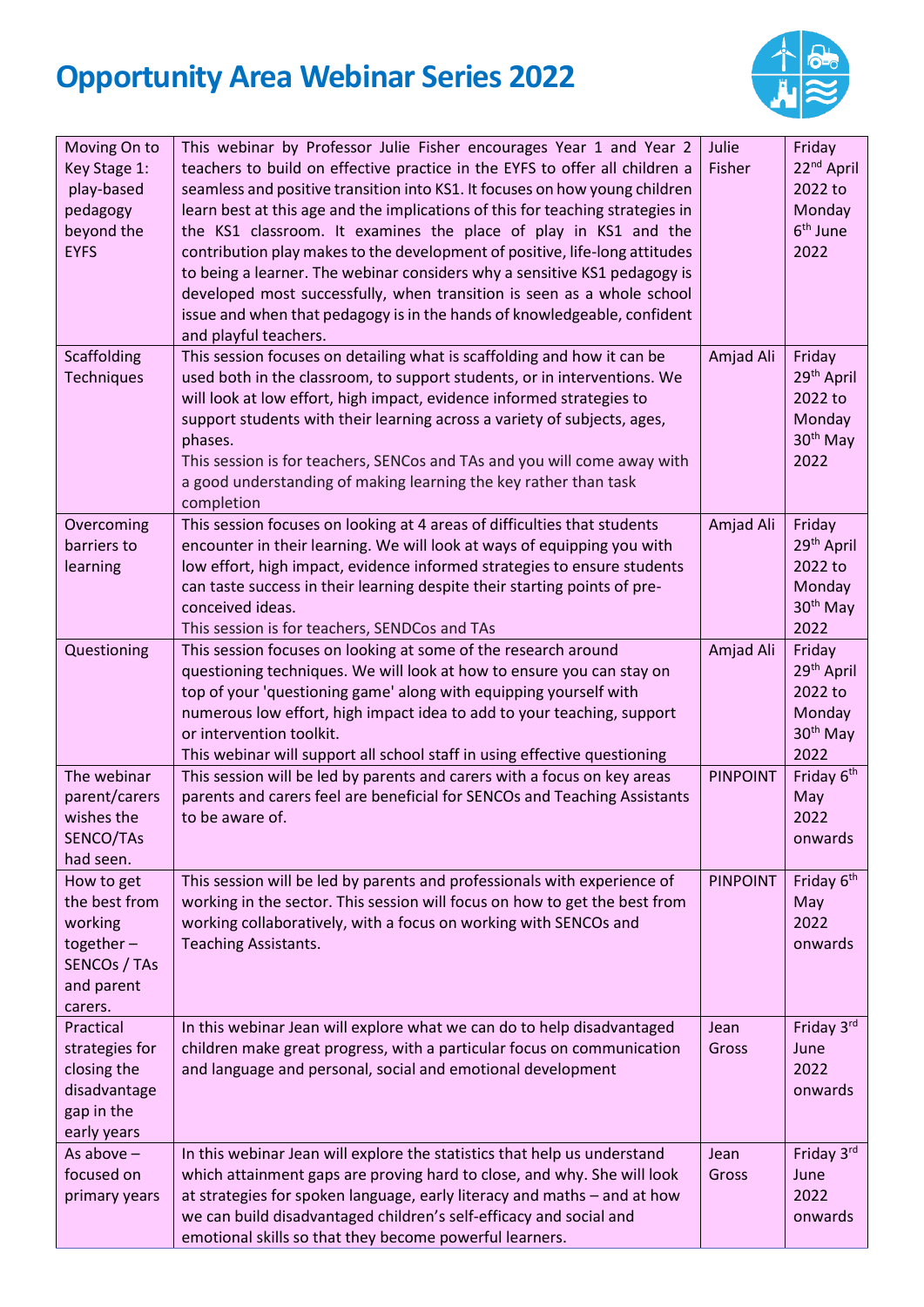

| As above $-$ | In this webinar Jean will explore the statistics that help us understand        | <b>Jean</b> | Friday 3rd |
|--------------|---------------------------------------------------------------------------------|-------------|------------|
| focused on   | which attainment gaps are proving hard to close, and why. She will              | Gross       | June       |
| secondary    | discuss common myths about the causes of and remedies for the                   |             | 2022       |
| vears        | disadvantage gap, and look at what is actually likely to work in closing it $-$ |             | onwards    |
|              | from a focus on oral language to tackling literacy difficulties, and building   |             |            |
|              | students' self-efficacy and self-regulation.                                    |             |            |
|              |                                                                                 |             |            |

### **Upcoming LIVE sessions:**

The OA Webinar Series will host a series of live webinar sessions.

| <b>Topic</b>                                                                                                 | <b>Session</b>                                                                                                                                                                                                                                                                                                                                                                                                                                                                                                                                                          | <b>Presenter</b>  | Date and<br>time                       | Link to sign up                                    |
|--------------------------------------------------------------------------------------------------------------|-------------------------------------------------------------------------------------------------------------------------------------------------------------------------------------------------------------------------------------------------------------------------------------------------------------------------------------------------------------------------------------------------------------------------------------------------------------------------------------------------------------------------------------------------------------------------|-------------------|----------------------------------------|----------------------------------------------------|
| <b>Mental Health</b><br>and Wellbeing                                                                        | Listening to the voices within -<br>understanding how our beliefs shape our<br>actions and our mental health                                                                                                                                                                                                                                                                                                                                                                                                                                                            | Karin<br>Horowitz | 29/03/22<br>$9:30 - 12:00$<br>(repeat) | Tue 29 Mar 2022<br>at 09:30  <br>Eventbrite        |
| <b>Mental Health</b><br>and Wellbeing                                                                        | Gender, power and authority - developing<br>the practical skills of personal presence and<br>responding well to challenge of authority                                                                                                                                                                                                                                                                                                                                                                                                                                  | Karin<br>Horowitz | 28/04/22<br>$15:30 -$<br>18:00         | 28 Apr 2022 at<br>15:30   Eventbrite               |
|                                                                                                              |                                                                                                                                                                                                                                                                                                                                                                                                                                                                                                                                                                         |                   | 25/05/22<br>$9:30 - 12:00$<br>(repeat) | <b>Wed 25 May 2022</b><br>at 09:30  <br>Eventbrite |
| <b>SLT Support for</b><br>Deputy/Assistant<br><b>Heads</b>                                                   | Running effective meetings to get staff<br>engagement                                                                                                                                                                                                                                                                                                                                                                                                                                                                                                                   | Karin<br>Horowitz | 23/05/22<br>$15:30 -$<br>18:00         | Mon 23 May 2022<br>at 15:30<br>Eventbrite          |
| NEW!<br><b>Balancing School</b><br>Improvement<br>and Workplace<br>Well-being<br>[Audience:<br>Headteachers] | This session will allow for headteachers to<br>learn about and reflect on how school<br>improvement can work in partnership with<br>the well-being of all. Juliet will use her<br>experience and expertise in the fields of<br>school leadership, advisory school<br>improvement and adult mental health when<br>presenting and sharing ideas around:<br>Systems and structures which actively<br>support both school improvement and well-<br>being ways to promote a culture which<br>supports well-being and therefore allows<br>for sustainable school improvement. | Juliet<br>Adloune | 15/06/22<br>$13:00 -$<br>15:00         | 15 Jun 2022 at<br>13:00 - Eventbrite               |
| <b>Mental Health</b><br>and Wellbeing                                                                        | Leading through change in turbulent times<br>and navigating with intelligence                                                                                                                                                                                                                                                                                                                                                                                                                                                                                           | Karin<br>Horowitz | 17/06/22<br>$15:30 -$<br>18:00         | Fri 17 Jun 2022 at<br>15:30   Eventbrite           |
|                                                                                                              |                                                                                                                                                                                                                                                                                                                                                                                                                                                                                                                                                                         |                   | 05/07/22<br>$9:30 - 12:00$<br>(repeat) | Tue 5 Jul 2022 at<br>09:30   Eventbrite            |
| <b>SLT Support for</b><br>Deputy/Assistant<br>Heads                                                          | Transactional analysis and defences                                                                                                                                                                                                                                                                                                                                                                                                                                                                                                                                     | Karin<br>Horowitz | 23/06/22<br>$15:30 -$<br>18:00         | Thu 23 Jun 2022 at<br>15:30   Eventbrite           |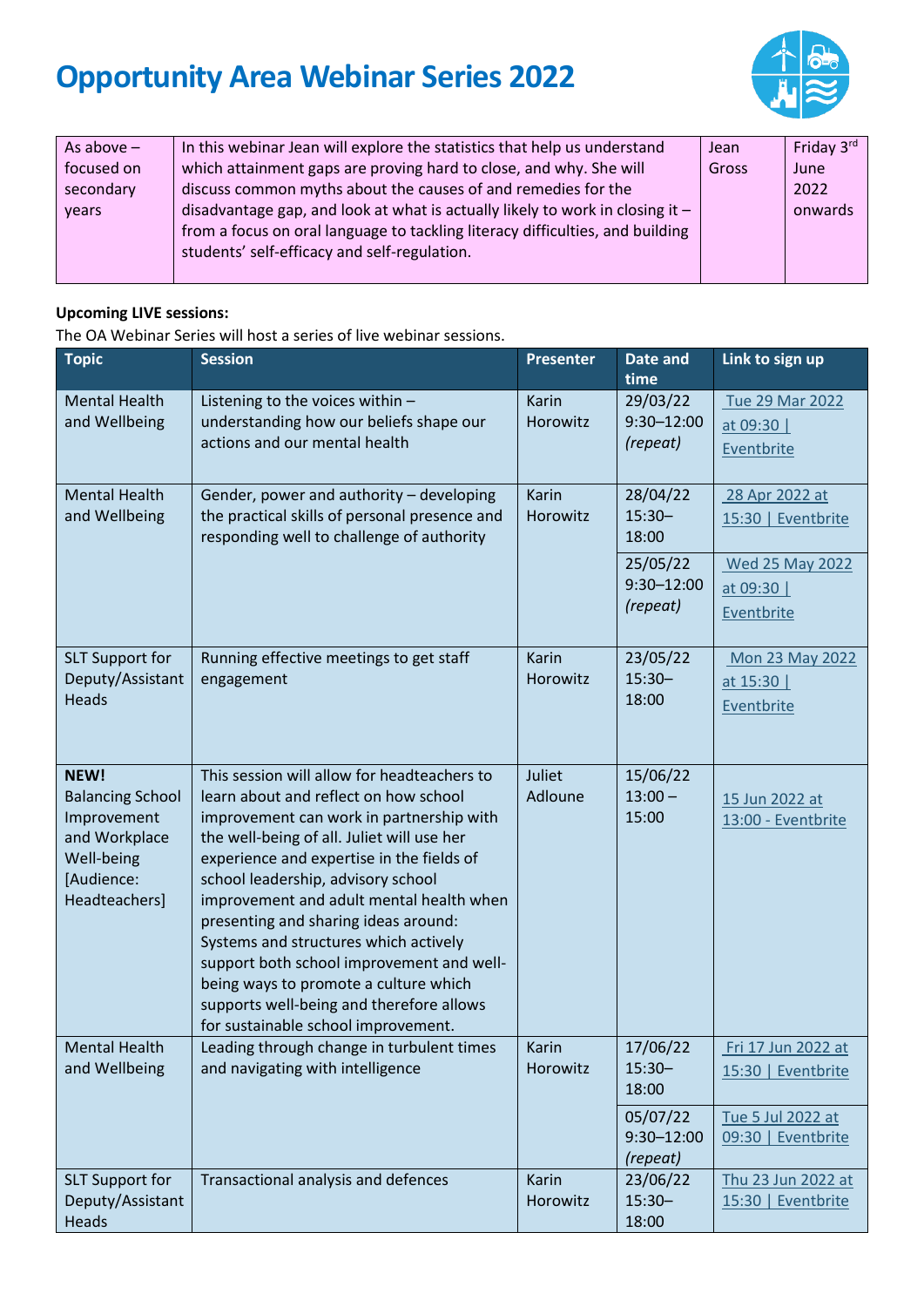

### **Pre -recorded sessions and resources (available now):**

*Please note, this is just some of the content currently available on the webinar series.*

| Session                                                                         | Presenter                     |  |
|---------------------------------------------------------------------------------|-------------------------------|--|
| <b>English for Teaching Assistants</b>                                          | <b>Cambridgeshire County</b>  |  |
| <b>Maths for Teaching Assistants</b>                                            | Council (CCC)                 |  |
| <b>English for ECTs</b>                                                         | <b>CCC</b>                    |  |
| Maths Hub - Summary of what's on offer                                          | <b>Maths Hub</b>              |  |
| <b>Writing Historical Fiction</b>                                               | <b>Tom Palmer</b>             |  |
| Assessment in Primary Physical Education                                        | CCC                           |  |
| <b>Music</b>                                                                    | Learn Sheffield               |  |
| <b>Ofsted Intent</b>                                                            | <b>Nigel Batty</b>            |  |
| Oak National Academy Presentation                                               | Oak Academy                   |  |
| Creating an Inclusive Classroom: Approaches to Supporting Learners with SEND in | <b>Teach Computing</b>        |  |
| Computing                                                                       |                               |  |
| <b>EAL Webinars</b>                                                             | <b>EAL Academy</b>            |  |
| EAL Handbook for Cambridgeshire and Peterborough                                | <b>EAL Academy</b>            |  |
| Supporting Pupils with English as an Additional Language                        | Carrie Norman                 |  |
| 1. The speech and language offer for schools in Cambridgeshire and Peterborough | Cambridgeshire                |  |
| 2. Understanding spoken language: how to support understanding in the classroom | <b>Community Services NHS</b> |  |
| 3. Wonderful words: How to develop vocabulary in the classroom- 10 views        | <b>Trust</b>                  |  |
| 4. Great Grammar: supporting grammar in the classroom                           |                               |  |
| 5. Narrative skills: supporting narrative in the classroom                      |                               |  |
| 6. Super Speech: working with children's speech                                 |                               |  |
| Guidance for School Run Early Years and Childcare Under Section 27 Community    | CCC                           |  |
| Powers and Academy Trust Charitable Aims                                        |                               |  |
| Literacy - remote learning, teaching reading and closing the vocabulary gap     | <b>OUP</b>                    |  |
| Maths - number and place value, and the deep dive                               | <b>OUP</b>                    |  |
| Cross-phase - curriculum, pedagogy and transitions                              | <b>OUP</b>                    |  |
| Word gap - building vocabulary and oral rehearsal                               | <b>OUP</b>                    |  |
| Wellbeing - supporting the mental wellbeing of primary aged children            | <b>OUP</b>                    |  |
| <b>Rosenshine Teaching Principles</b>                                           | Tom Sherrington               |  |

#### **How to access the series**

The [OA Webinar Series](https://khub.net/group/opportunity-area-webinar-series) is hosted on the Knowledge Hub platform. To access the series, you will need a free Knowledge Hub account:

- Go to<https://khub.net/sign-up>
- Complete your details and verify your account you will be sent an email to verify
- Sign in and accept the site terms

View the [OA Webinar Series Knowledge Hub Step-by-step Guide](https://fenlandeastcambridgeshireoa.files.wordpress.com/2021/11/oa-webinar-series-knowledge-hub-step-by-step-guide.pdf) for full details on how to access the series.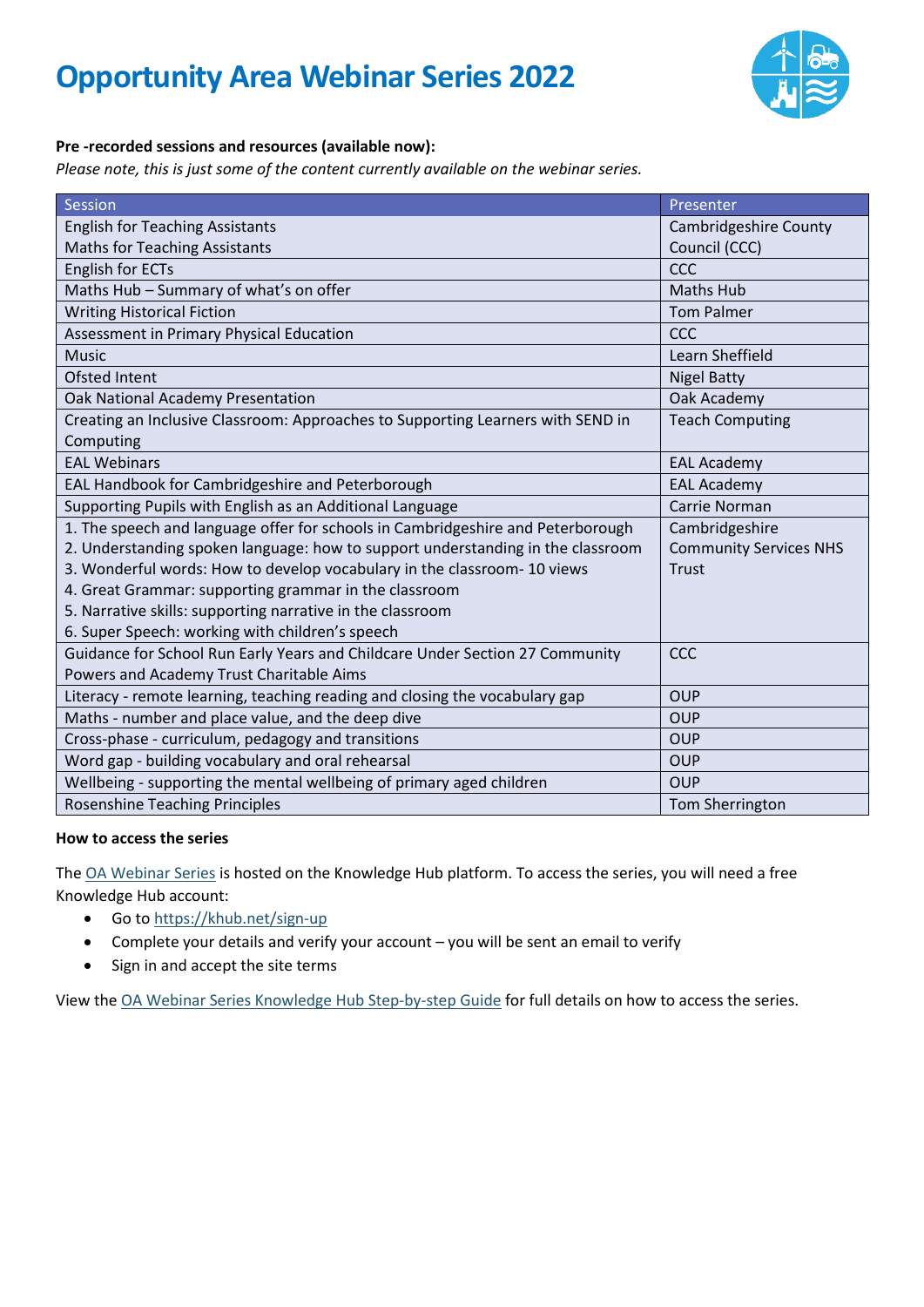

#### **Speakers Bios:**

#### **Haili Hughes**

Haili Hughes is Head of Education at IRIS Connect and Senior Lecturer at the University of Sunderland. She is also a former English teacher, Head of Department and Senior Leader who has mentored new teachers and ITT students for over ten years.

From her working class roots of growing up on a council estate in the North West of England, she worked several jobs to put herself through college and university and earn her degree in English. She went on to win a prestigious graduate trainee position at the News of the World newspaper in London, where she worked on their news and features desks before deciding to retrain as a teacher and do something a bit more morally satisfying. As a Doctoral researcher, she is passionate about keeping experienced staff in the classroom and helping to retain experienced teachers who may feel like they are somewhat jaded with the profession. In addition to delivering mentor CPD across the world, she also delivers workshops in schools across the UK, with the most able learners, particularly those from disadvantaged backgrounds, to raise aspirations and train staff to ensure that they are challenging pupils and developing their pedagogy to meet their needs. In her spare time, she writes regular articles for the TES and other education publications and peer reviews submissions for the Chartered College of Teaching's 'Impact' journal. She has written three education books and is currently writing the fourth and fifth for large education publishers.



### **Julie Fisher**

Julie Fisher is an independent Early Years Adviser and Visiting Professor of Early Childhood Education at Oxford Brookes University. She held the post of Early Years Adviser in Oxfordshire for 11 years, before which she was lecturer in early childhood education at the University of Reading. She has taught children from 3 to 12 years and has been headteacher of two urban, multi-cultural schools. To underpin her consultancy work, Julie draws on her own research projects which engage her in constant contact with practitioners and children in both schools and settings. She is author of numerous articles on early childhood education as well as her books Starting from the Child (2013: 4th edition); The Foundations of Learning (2002); Moving On to Key Stage One (2020: 2nd edition) and her best-selling book Interacting or Interfering? (2016). Julie has achieved a doctorate for her research into the changing role of early childhood educators. She is also a recipient of the Nursery World Lifetime Achievement Award for her contribution to early childhood education. Julie is currently offering training and conference presentations on all aspects of Adult-Child Interaction; The Role of the Adult; Balancing adult-led and child-led learning; Transition from EYFS to KS1, and Classroom Management. In all her training she is able to draw on extensive DVD footage gathered during her research projects, to exemplify effective practice with children from 6 months to 6 years.

#### **Amjad Ali**

Amjad Ali is a teacher, trainer, TEDx speaker and Senior Leader. He currently works four days a week in a start-up secondary school and offers CPD/INSET on his other day. Amjad has spent his teaching career working in challenging, diverse schools. He is a qualified SENDCO and was also trained as an Advanced Skills Teacher in Teaching and Learning. Before stepping into the world of education, he spent time as Play Worker and Teaching Assistant in Young Offender Prisons. Amjad has delivered CPD to all sectors in education from Early Careers teachers to Executive/Head Teachers and CEOs; delivering on a range of topics, across the United Kingdom and different parts of the world. He has worked with over 250 schools and 1000s of students. For Amjad, education is about ensuring wherever you come from, whatever your parents do or not do, does not impact on a students' potential of success. Whatever success means to that young person, it should be found and celebrated.